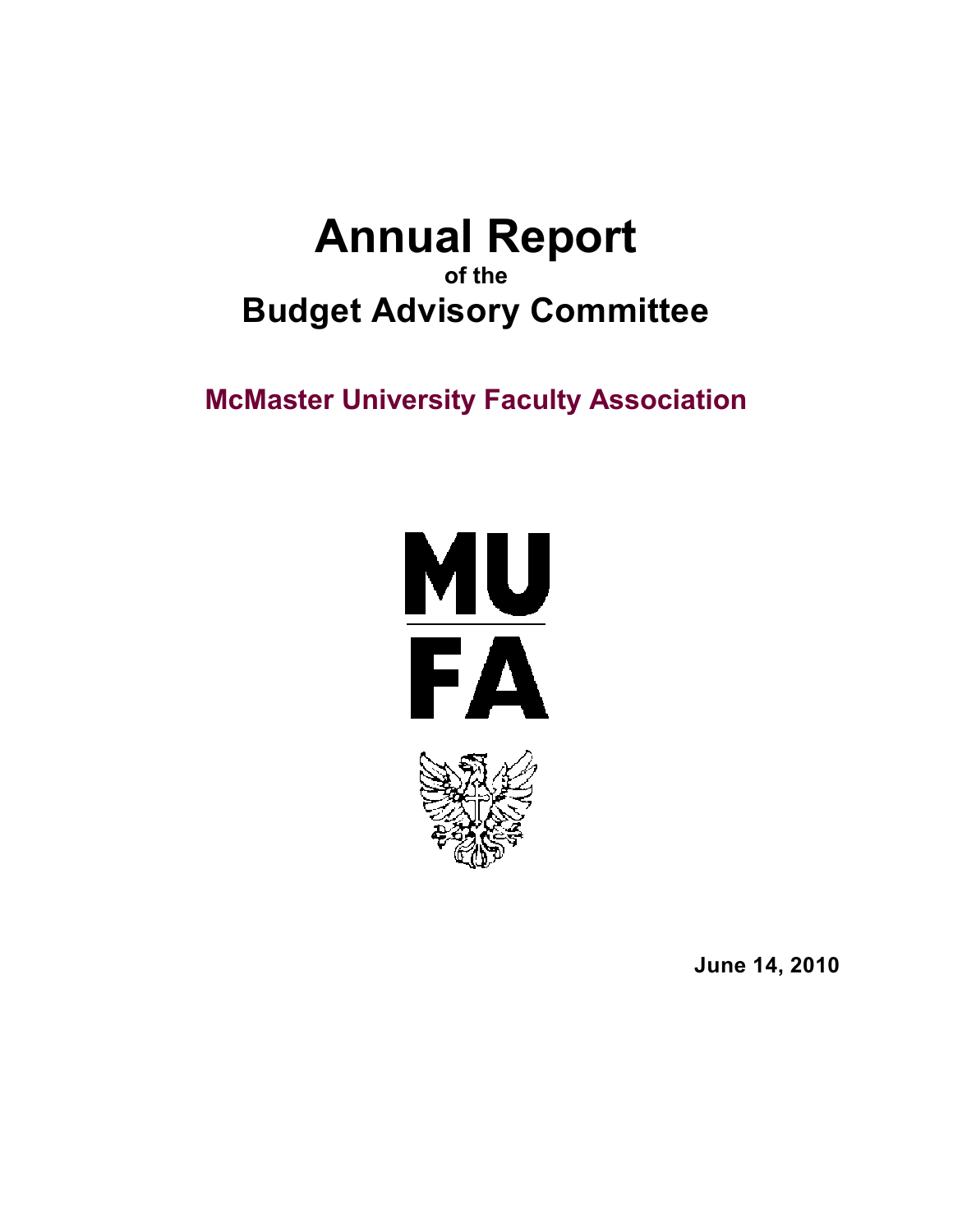# **MU<br>FA Budget Advisory Committee, 2009/10**

**Virginia Aksan** (Chair) **History Trevor Chamberlain** Finance & Business Economics **Ian Hambleton** Mathematics & Statistics **Graeme Luke** Physics & Astronomy **Daphne Maurer** Psychology, Neuroscience & Behaviour **Khalid Nainar** Accounting & Financial Management Services **Gladys Peachey** Nursing **Herb Schellhorn** Biology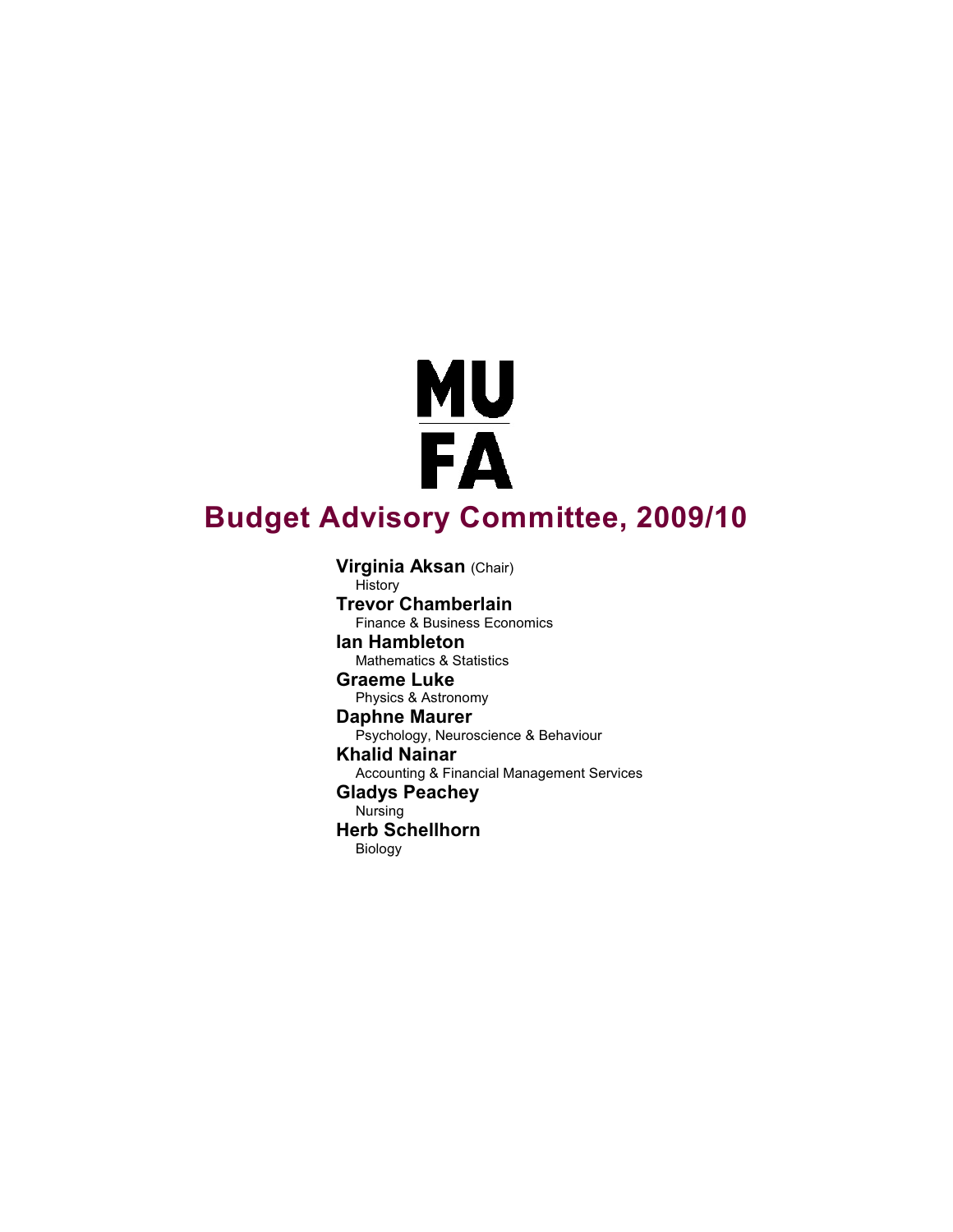# **Understanding the Pension Muddle or, The Idiot's Guide to the McMaster Pension Plan**

**MUFA Budget Advisory Committee June 14, 2010**

## **Introduction**

Pensions have been all over the news. Federal discussions about the viability of the CPP, provincial publication of the Arthurs report on Ontario pensions in 2008, and the release of the *Final [Report](http://www.mcmaster.ca/mufa/COUPension%20Feb2010.pdf) of the Working Group on [Pensions](http://www.mcmaster.ca/mufa/COUPension%20Feb2010.pdf)* by the Council of Ontario Universities in February 2010, recommending pension reform, are all indications that the question of the sustainability of current pension plans has moved to centre stage in both government and educational circles. Proposed alternatives to the long-standing pension models, based on defined benefits (DB, the McMaster model) or defined contributions (DC), such as a province-wide super-plan for educational institutions, group RRSPs, and self-financing savings plans, are representative of the pension evolution discussion underway.

At McMaster, alarming predictions about our ballooning pension fund deficit were given further fuel by the global economic crisis, when pension plans joined the general decline in asset values. The final report of the **[President's](http://www.mcmaster.ca/opr/html/discover_mcmaster/presidents_message/documents/PACICES_Final_March_2010.pdf) Advisory Committee on the Impact of the Current Economic Crisis [\(PACICES\),](http://www.mcmaster.ca/opr/html/discover_mcmaster/presidents_message/documents/PACICES_Final_March_2010.pdf)** released in March, highlights a pension deficit, mainly due to investment losses, of \$298M as of July 2009 (see Figure 1) and an accumulated balance of unfunded non-pension postretirement obligations of \$195M. If the University were required to fund these two deficits out of its operating budget over the next 20 years, PACICES notes that the cost would be an extra \$45M per year, an amount which is comparable to the present annual cost of the pension itself. (In the context of Table 3, this would correspond to 20 years of "Special Payments" of \$45M/year to eliminate the pension deficit and to establish a fund to pay post-retirement health and dental which presently cost the University about \$4.6M/year from operating.)

Recent investment gains, the present, cautiously optimistic news about the Canadian economy, and the 2010 provincial budget which provided some relief for educational institutions, have mitigated the problem but will not eliminate the deficit in the McMaster pension plan in the foreseeable future. There seems to be a widespread assumption that "something has to give" around pensions, which is already apparent in the compensation packages negotiated by the CAW or imposed on the TMG group.

We are entering a negotiation year, and are acutely aware that pension adjustments will likely be high on the Administration's agenda, as was recommended by PACISES. Hence, MUFA's Budget Advisory Committee (BAC) decided that its annual report should concentrate on the important issue of our pension plan and its future at McMaster. Our intention here is to inform MUFA members, including newly-appointed faculty as well as those close to retirement, about the nature of the investment they and the University are making in members' post-employment life.

## **Background**

The McMaster Registered Pension Plan [*The [Contributory](http://www.mcmaster.ca/mufa/PensionPlanTextRestatementJuly2008.pdf) Pension Plan for Salaried Employees of McMaster [University](http://www.mcmaster.ca/mufa/PensionPlanTextRestatementJuly2008.pdf)* **(2000 & 2008)**] is a single defined benefit (DB) plan for salaried employees of the University, including faculty. Simply put, it means that a base pension (defined benefit) at the time of retirement can be estimated in advance according to the formula defined in the text of the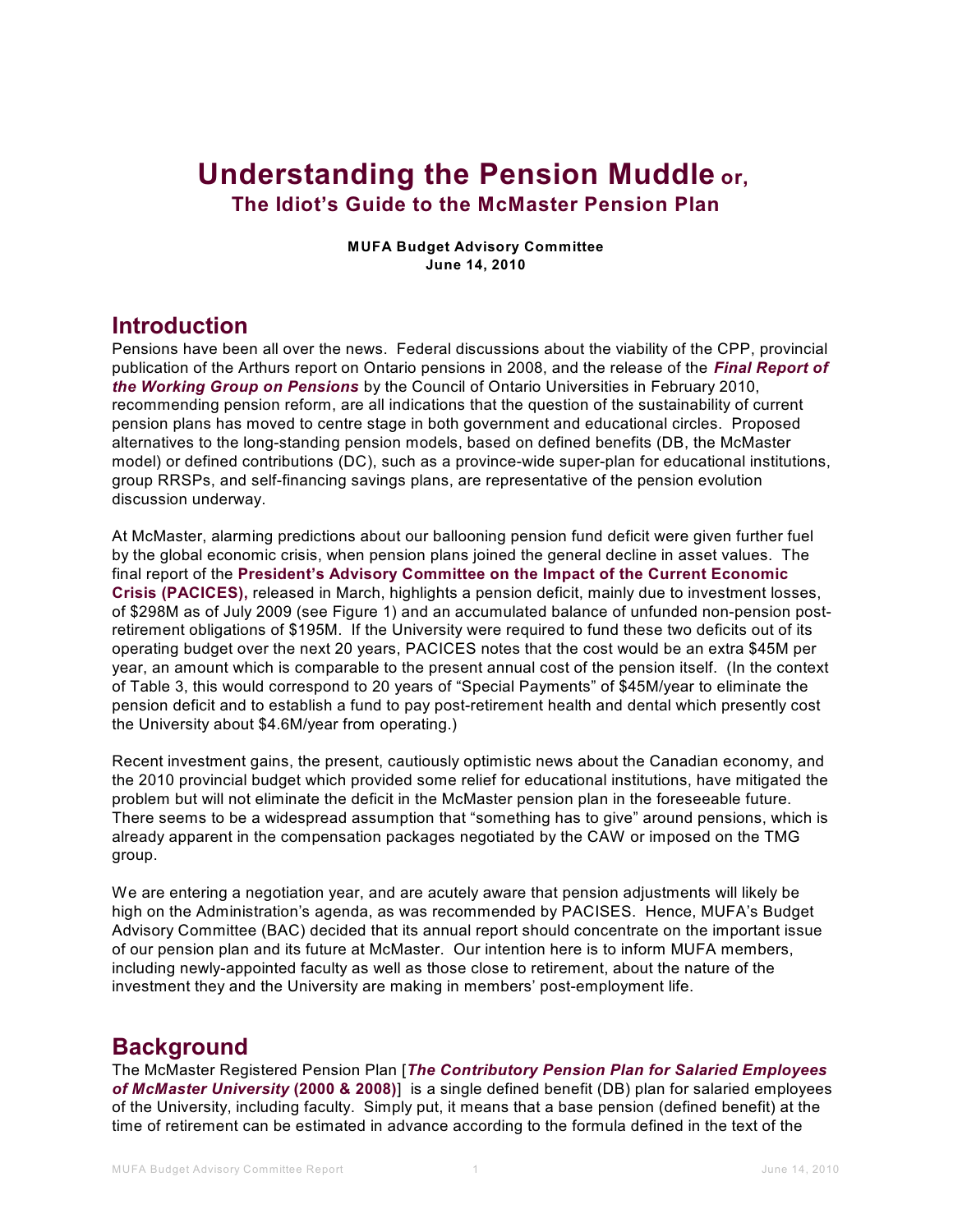plan. (Calculated as 1.4% of best average salary up to the average Year's Maximum Pensionable Earnings (YMPE),<sup>1</sup> multiplied by Pensionable Service (PS); plus 2.0% of best average salary in excess of the average YMPE, multiplied by Pensionable Service.) See Section 5.01, p. 16 of *Plan Text* above. The annual, legislated YMPE limits are implemented by the Canada Revenue Agency (CRA) in the Canada Pension Plan.

| <b>DB Pension Plan</b>     | to YMPE | >YMPE | 2xYMPE |
|----------------------------|---------|-------|--------|
| <b>McMaster University</b> | 5.00%   | 6.50% |        |
| University of Ottawa       | 4.25%   | 6.55% |        |
| University of Toronto      | 4.50%   | 6.00% |        |
| University of Waterloo     | 5.80%   | 8.30% | 9.65%  |

#### **Table 1: Contribution Rates — Defined Benefit Plans**

|                            |                                              | rapic 2. January or Denomo                |                                           |
|----------------------------|----------------------------------------------|-------------------------------------------|-------------------------------------------|
| <b>Pension Plan</b>        | <b>Average</b><br><b>Earnings</b><br>(Years) | <b>Benefit Rate</b><br>to YMPE $/$ > YMPE | <b>Automatic Indexing</b><br>$%$ of CPI)  |
| <b>McMaster University</b> | 4                                            | $1.4\%$ / $2.0\%$                         | Excess interest (threshold at<br>$4.5\%$  |
| University of Ottawa       | 5                                            | $1.3\%$ / $2.0\%$                         | CPI<3%: 100% up to 2%<br>CPI≥3%: CPI - 1% |
| Queen's University         | 4                                            | $1.4\%$ / $1.8\%$                         | Excess interest over 6%                   |
| University of Toronto      | 3                                            | 1.5% / 2.0%                               | 75%                                       |
| University of Waterloo     | 3                                            | $1.4\%$ / $2.0\%$                         | 100%                                      |
| <b>York University</b>     | 5                                            | $1.4\%$ / $1.9\%$                         | Excess interest over 6%                   |

#### **Table 2: Summary of Benefits**

Many universities in Ontario are facing pension shortfalls. In some cases, they are in a much worse position than McMaster because of higher investment losses, particularly the University of Toronto, which experienced losses as high as 28% (McMaster experienced 17% losses over the same period). At the U of T the Administration took pension holidays during the 1990s (like McMaster) which contributed to the current shortfall (see

**[http://utfa.org/images/file/UofT%20Bus-Board%20-%20%20Dec-2009-final-26p.pdf](http://utfa.org/images/file/UofT%20Bus-Board%20-%20%20Dec-2009-final-26p.pdf%20)** for a discussion of this issue). Both the University of Toronto and the University of Waterloo have, like McMaster, non-unionized faculty and also have defined benefit plans. As this report goes to printing, both institutions are re-negotiating contracts and MUFA is monitoring developments closely. Some universities, like York and Queen's, have defined contribution plans with a minimum pension benefit (and are thus called "hybrid") that is comparable to that provided to retiring McMaster faculty.

 $^{\rm 1}$  As of July 1, 2010, the YMPE stands at \$47,200; the maximum monthly benefit is \$2494.94.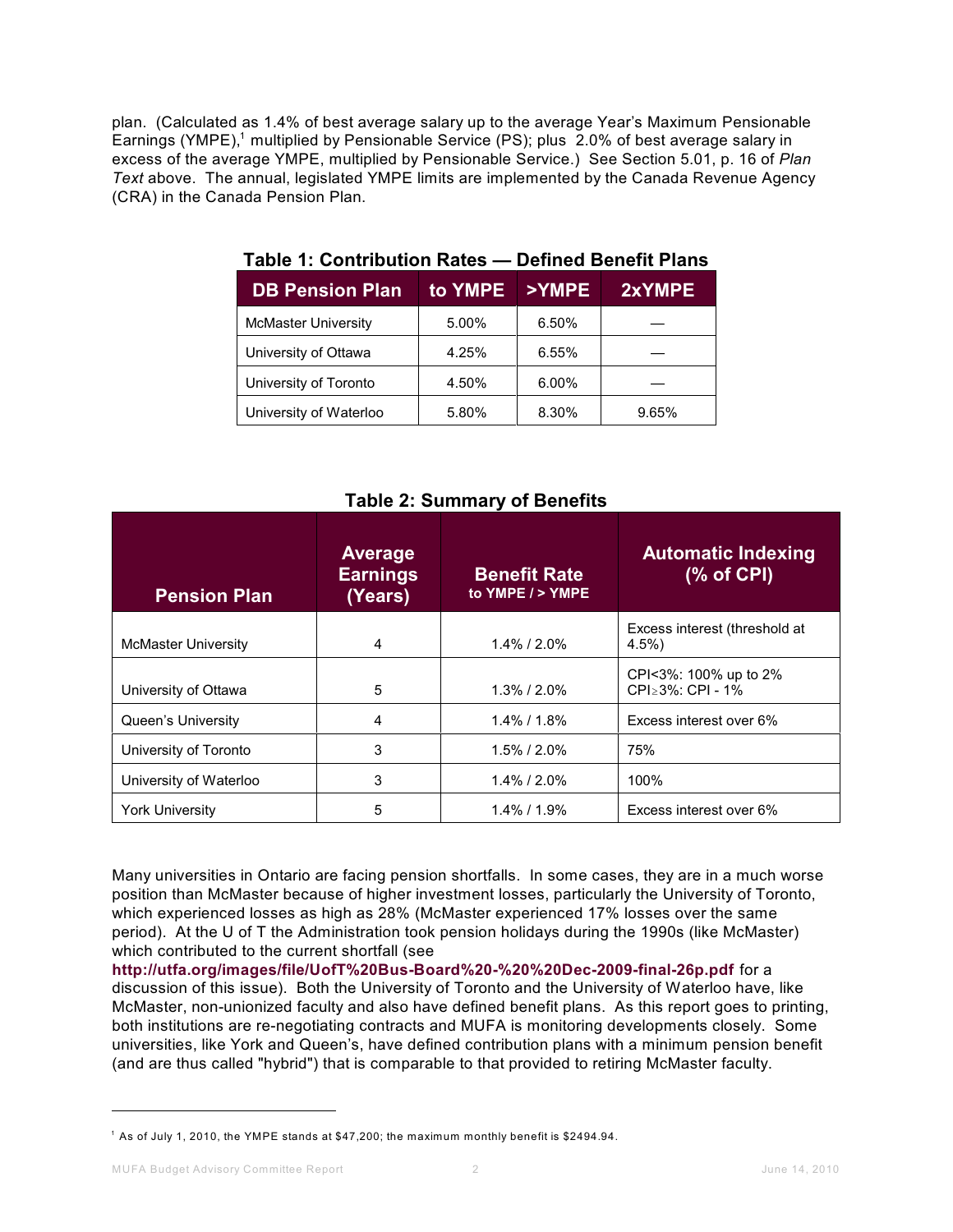Member contributions to the fund are determined in remuneration negotiations. The University's contributions are equal to the current service cost, minus member contributions, plus any deficit or solvency payments that are required. (The University's total contributions are usually expressed as a fraction or multiple of member contributions.) The current service cost is the cost of all pension benefits earned in the current year by members of the plan, as determined by periodic actuarial evaluations (normally made every 3 years). The calculation is dependent on assumptions about years of employment, salary levels, post-retirement longevity, and the return on pension plan investments. If the plan is in deficit, then extra payments may be required, over and above current service costs. Furthermore, when the deficit gets too large, additional "solvency" payments are required. At the moment the University is making extra deficit payments, but no additional solvency payments.

Investment returns of the fund do not affect the monthly pension payments to retirees which are fixed by agreement (hence, a defined benefit).

| <b>Plan</b><br>Year | <b>Current</b><br><b>Service</b><br>Cost | <b>Special</b><br><b>Payments</b> | Members'<br><b>Contribution</b> | <b>Employer's</b><br>Contribution* | <b>Surplus</b><br><b>Used</b> |
|---------------------|------------------------------------------|-----------------------------------|---------------------------------|------------------------------------|-------------------------------|
| 1987/88             | 16,069,340                               | 0                                 | 4,840,162                       | 8,399,033                          | 2,830,144                     |
| 1988/89             | 17,483,825                               | 0                                 | 5,203,519                       | 7,175,725                          | 5,104,458                     |
| 1989/90             | 18,653,555                               | 0                                 | 5,550,344                       | 8,021,683                          | 5,081,528                     |
| 1990/91             | 20,784,869                               | 0                                 | 6,197,601                       | 9,195,161                          | 5,392,107                     |
| 1991/92             | 23,755,197                               | 0                                 | 6,782,610                       | 11,465,560                         | 5,507,027                     |
| 1992/93             | 23,238,087                               | 0                                 | 6,347,990                       | 11,919,543                         | 4,972,554                     |
| 1993/94             | 21,603,022                               | 0                                 | 4,294,835                       | 1,875,758                          | 15,432,429                    |
| 1994/95             | 23,475,687                               | 0                                 | 5,081,318                       | 1,781,563                          | 16,612,807                    |
| 1995/96             | 23,072,595                               | 0                                 | 5,546,297                       | 863,527                            | 16,662,771                    |
| 1996/97             | 20,233,403                               | 0                                 | 5,814,196                       | 0                                  | 14,419,207                    |
| 1997/98             | ***9,920,530                             | 0                                 | ***2,695,796                    | 0                                  | ***7,224,734                  |
| 1998/99             | ***10,123,847                            | 0                                 | ***2,787,221                    | 0                                  | ***7,336,626                  |
| 1999/00             | ***11,191,662                            | 0                                 | ***2,929,754                    | 0                                  | ***8,261,908                  |
| 2000/01             | ***10,867,104                            | 0                                 | ***2,902,852                    | $\mathbf 0$                        | ***7,964,252                  |
| 2001/02             | 23,560,783                               | 0                                 | 3,051,915                       | 0                                  | 20,508,868**                  |
| 2002/03             | 23,619,000                               | 0                                 | 2,952,000                       | 0                                  | 20,667,000**                  |
| 2003/04             | 24,542,077                               | 0                                 | 6,015,215                       | 3,340,062                          | 15,186,800                    |
| 2004/05             | 29,764,000                               | 0                                 | 7,295,000                       | 7,343,000                          | 15,126,000                    |
| 2005/06             | 34,892,000                               | 0                                 | 8,552,000                       | 18,454,000                         | 7,886,000                     |
| 2006/07             | 36,898,000                               | 8,168,000                         | 10,265,000                      | 34,801,000                         |                               |
| 2007/08             | 41,071,000                               | 7,134,000                         | 12,633,000                      | 35,572,000                         | 0                             |

#### **Table 3: Pension Holidays**

Source — Annual Information Returns *for Contributory Pension Plan for Salaried Employees of McMaster University including McMaster Divinity College*, various years

\*Employer's Contribution is equal to the employer's share of the current service cost plus special payments, if any.

\*\*Includes surplus used as a result of partial (50%) member contribution holiday.

\*\*\*As reported by the University on the Annual Information Returns to the Financial Services Commission of Ontario (FSCO).

As McMaster has learned the hard way, both surpluses and deficits in pension plans such as ours engage the stakeholders in the pension scheme in lengthy debates (and litigation) about who "owns" the surplus and who is responsible for the deficit. Both the University and plan members, including MUFA members, were awarded a payout from the surplus in our pension plan in 2001, which has contributed in part to the deficit the University now faces. In addition, arguing that the University bears the ultimate liability (as residual payor), the University Administration historically has used so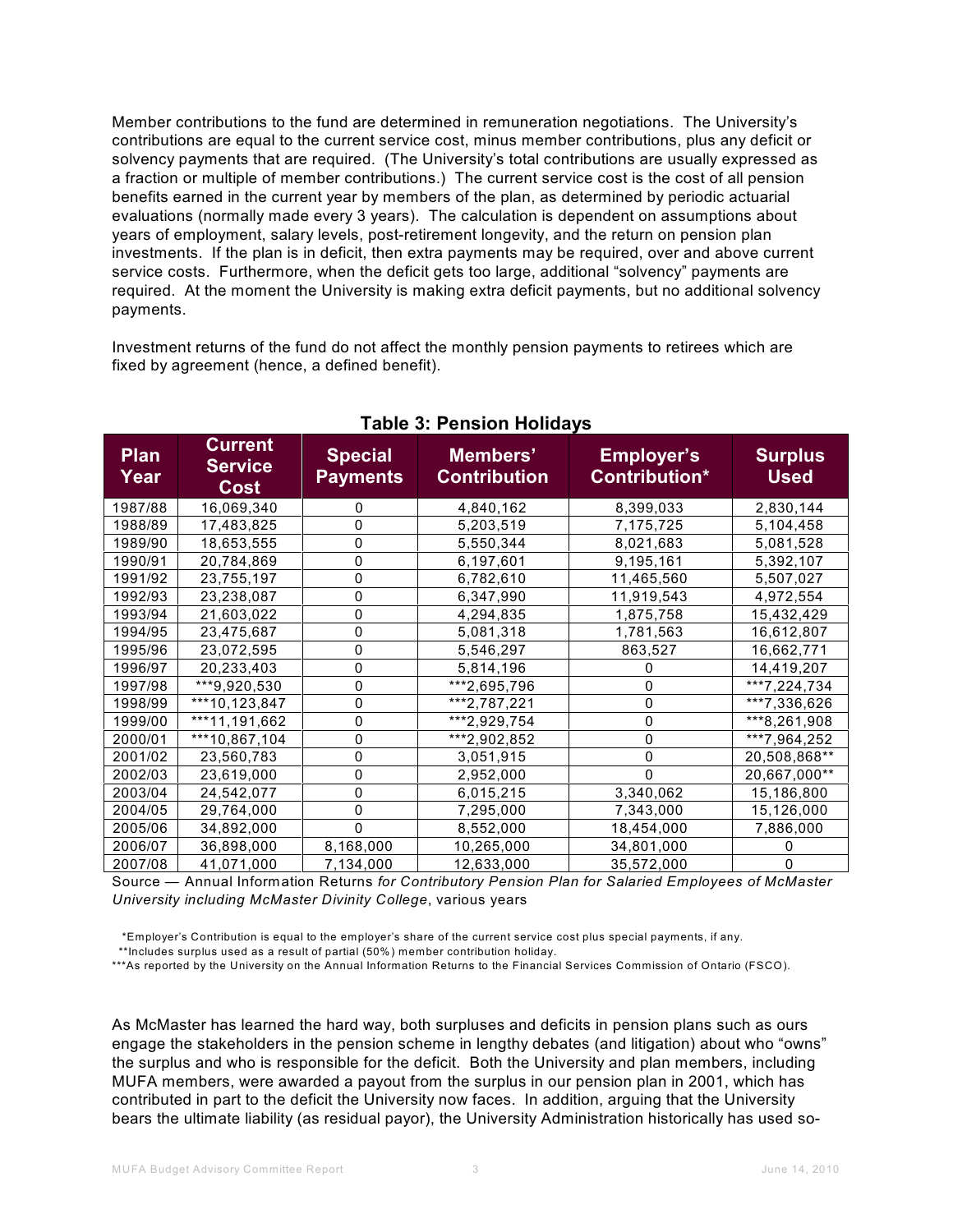called "pension holidays" as a means of supplementing a chronically-underfunded operating budget, especially in the 1990s. Nominally, the employer is responsible for the deficit, but funding the deficit diverts funds from other activities and is, thus, a burden borne by the entire University community.

A pension holiday simply means the University did not make the calculated contribution, but instead allowed the pension surplus to be used for that purpose. While that protected the McMaster community from the worst of the last funding crisis by leaving more money in the operating budget, it rested on the assumption of continued robust growth of the fund. The current pension fund deficit, already evident in the years before 2008, was aggravated by the decline in equity markets in 2008 and 2009.

The best discussion of the payout and pension holidays is by our colleague, Economics Professor Emeritus Les Robb, and can be found on the MUFA website: **A [McMaster](http://www.mcmaster.ca/mufa/lespensn.htm) Pension Plan Primer** and **[Pension](http://www.mcmaster.ca/mufa/lespens2.htm) Plan Primer: The Sequel**. See also the MUFA position paper *Who(se) [Benefits?](http://www.mcmaster.ca/mufa/Who%28se%29BenefitsJuly20-09.pdf)* (July 20, 2009).



**Status of the McMaster Pension Fund** 

**Figure 1. McMaster Salaried Pension Deficiency (Going- Concern). Data obtained from PACICES report and from the proposed 2010/11 consolidated budget.**

Our pension fund is overseen by the Pension Trust Committee (PTC) of the Board of Governors, with representatives from all stakeholders. $^2\,$  As noted above, the University has ultimate responsibility (and legal liability) for the fund. The PTC serves in a fiduciary role for the fund, to make sure that the actuarial assumptions are reasonable and that the Plan is run effectively. At the MUFA General Meeting of December 2009, Sherman Cheung reported on the status and future of the pension fund and the role of the Pension Trust Committee. The minutes of that meeting (included in the **Agenda for the April 28 Annual General [Meeting](http://www.mcmaster.ca/mufa/AGMagendaApr28-10.pdf)**) summarize his comments.

 $^2$  Our 2010/11 representatives are Trevor Chamberlain and Sherman Cheung, Finance & Business Economics, and Marc André Letendre, Economics. Les Robb serves as the representative for the McMaster University Retirees Association.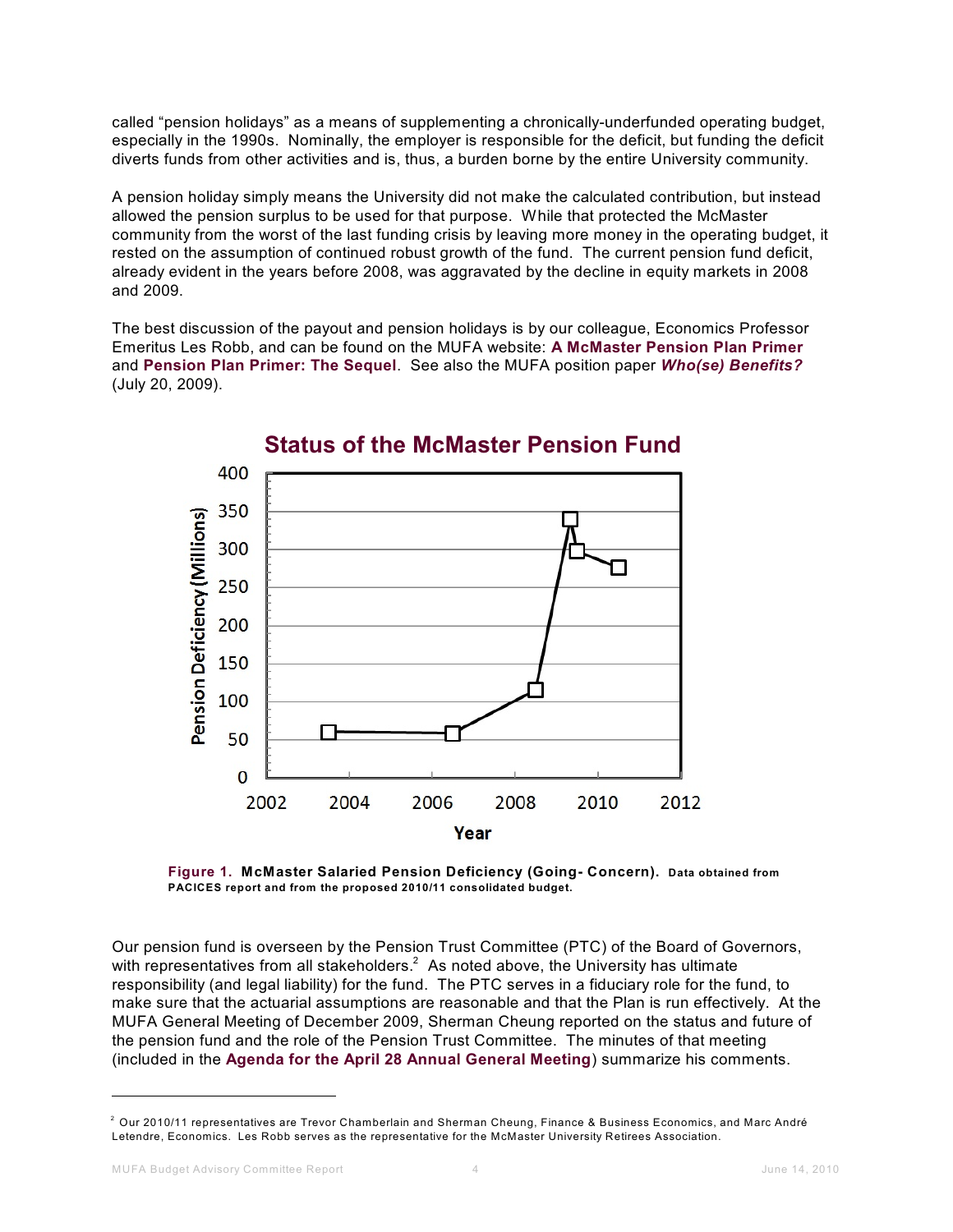The problems facing McMaster's pension plan are numerous and complicated. Of particular concern to the University is the possibility that the next pension valuation may lead to a requirement for extra solvency payments, in addition to deficit catch-up payments. Ontario universities have been asking the Province for relief from solvency payments which are intended to protect against the possibility that the pension provider might go bankrupt. The fear is that extra solvency payments will put an unmanageable strain on the University's budget. The Province has so far resisted requests for relief from solvency payments by universities and has instead pushed for increased member contributions.



#### **Pension Liabilities Pension Fund Status (Solvency Basis)**

**Figure 2. Comparison of Pension deficits at other Ontario Universities with the Mercer estimated deficiency for 2010 (as listed in proposed consolidated budget).**

Ours is a shared fund, and includes the CAW employee group, which negotiates its contributions, and the TMG (The Management Group), who have little say in how their contributions are calculated. This past year, CAW negotiated an increase in their contribution rate. The question of closing the plan and enroling new employees into a group RRSP was taken to arbitration. The arbitrator maintained the defined benefit plan. The outcome is that the new members (hired after May 1, 2010) will receive a reduced, but still defined benefit. Members of the TMG group have had their contributions increased *and* new members will be enrolled in a group RRSP. Similar transitions to group RRSPs have been negotiated for some of the smaller unions on campus.

The abolition of mandatory retirement has also introduced a further complication to the fund inasmuch as it is no longer possible to identify a terminal date for retirement. At the same time, MUFA agreed to a phased-in rule of 85 for faculty (see Table 4), which has extended the years of contributions individual members make before payout begins. Revised actuarial assumptions indicate that pension costs to the University will fall as a result of these changes.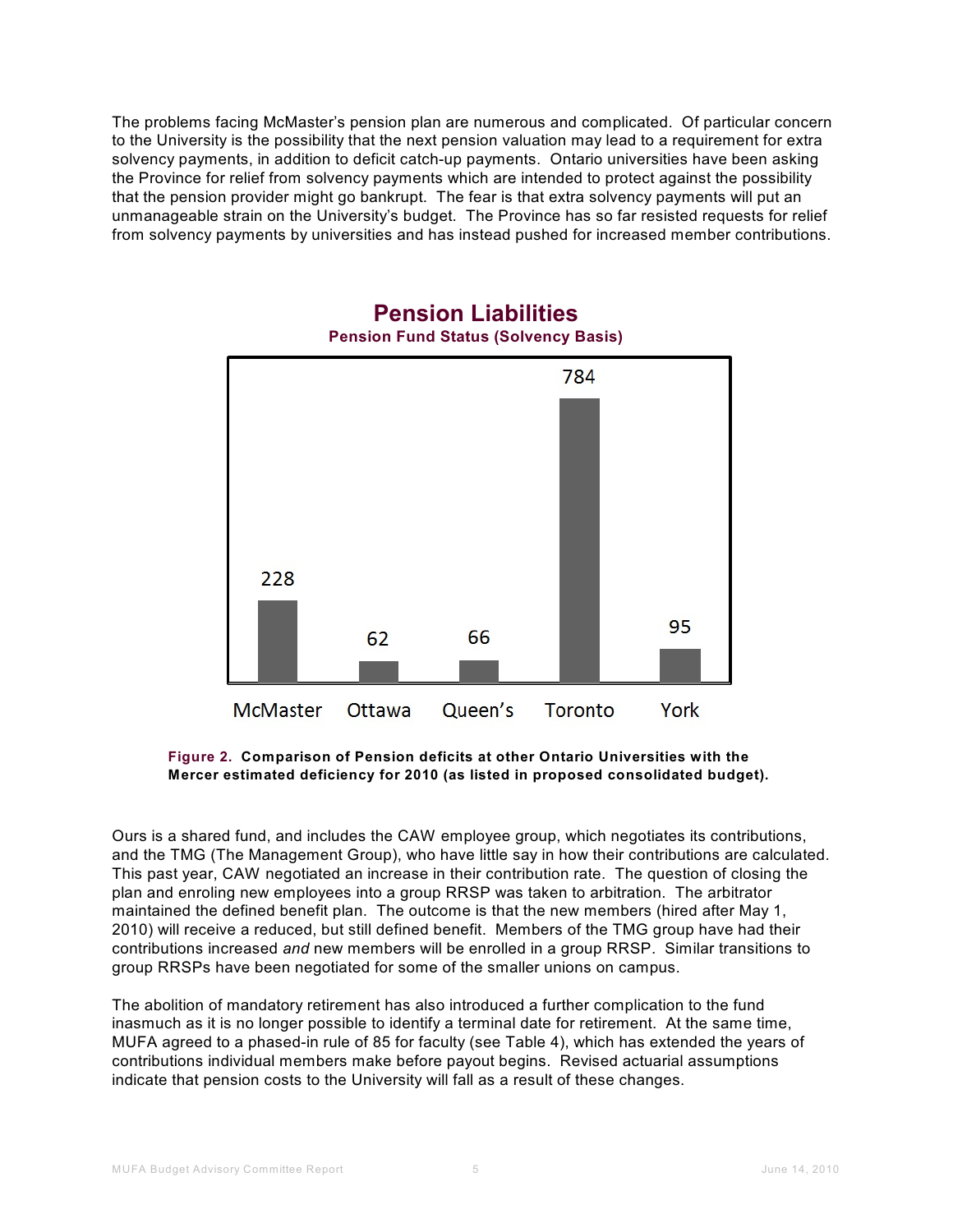In a letter to MUFA dated October 26, 2009, President Peter George asked faculty to consider increasing their pension plan contributions before the expiry of the current agreement (June 2011). MUFA members polled expressed an appreciation of the concern about the continuing health of the defined benefit plan, but felt it inappropriate to consider such an option in the midst of an existing agreement. The 2009/10 MUFA Executive reiterated its longstanding support of other members of the plan on campus. MUFA's response to President George can be found in the **[October/November](http://www.mcmaster.ca/mufa/NewsOctNov09.pdf%20) 2009 MUFA [Newsletter](http://www.mcmaster.ca/mufa/NewsOctNov09.pdf%20)**.

**Table 4: Phase In to Rule of 85**

| <b>For Retirement Dates</b>          | Age + Plan Participation<br><b>Must Equal at Least</b> |
|--------------------------------------|--------------------------------------------------------|
| Prior to December 31, 2011           | 80                                                     |
| January 1, 2012 to December 31, 2012 | 81                                                     |
| January 1, 2013 to December 31, 2013 | 82                                                     |
| January 1, 2014 to December 31, 2014 | 83                                                     |
| January 1, 2015 to December 31, 2015 | 84                                                     |
| January 1, 2016 onwards 85           | 85                                                     |

## **Examples of Faculty Pensions**

In order to make some sense of what all this means to the individual faculty member, we present two stylized pension payments to MUFA members, based on an assumed retirement age of 65, with YMPE at \$47,200.

McMaster Pensions are calculated as follows:

1.4% of the Best Average Salary up to the Average YMPE, multiplied by Pensionable Service; plus

2.0% of the Best Average Salary in excess of the Average YMPE multiplied by Pensionable Service.

The possible pension amounts for a MUFA member retiring as of July 1, 2010 given below assume a career span (pension service) of 30 years, current McMaster Pension plan accrual rates and the current maximum benefit amount of \$2494.94 per year of service (as per Canada Revenue Agency [CRA] rules now in effect).

#### **Case 1: Best Average Salary = \$100,000**

1.4% times \$47,200 = \$660.80, the benefit amount up to YMPE salary 2% times \$52,800 = \$1056, the benefit amount in excess of YMPE salary.

So, \$660.80 + \$1056 = \$1716.80 times 30 = \$51,504 pension payment

#### **Case 2: Best Average Salary = \$150,000**

1.4% times \$47,200 = \$660.80, the benefit amount up to YMPE salary 2% times \$102,800 = \$2056, the benefit amount in excess of YMPE salary

So, \$660.80 + \$2056 = \$2,716.80 times 30 = \$81,504 pension payment.